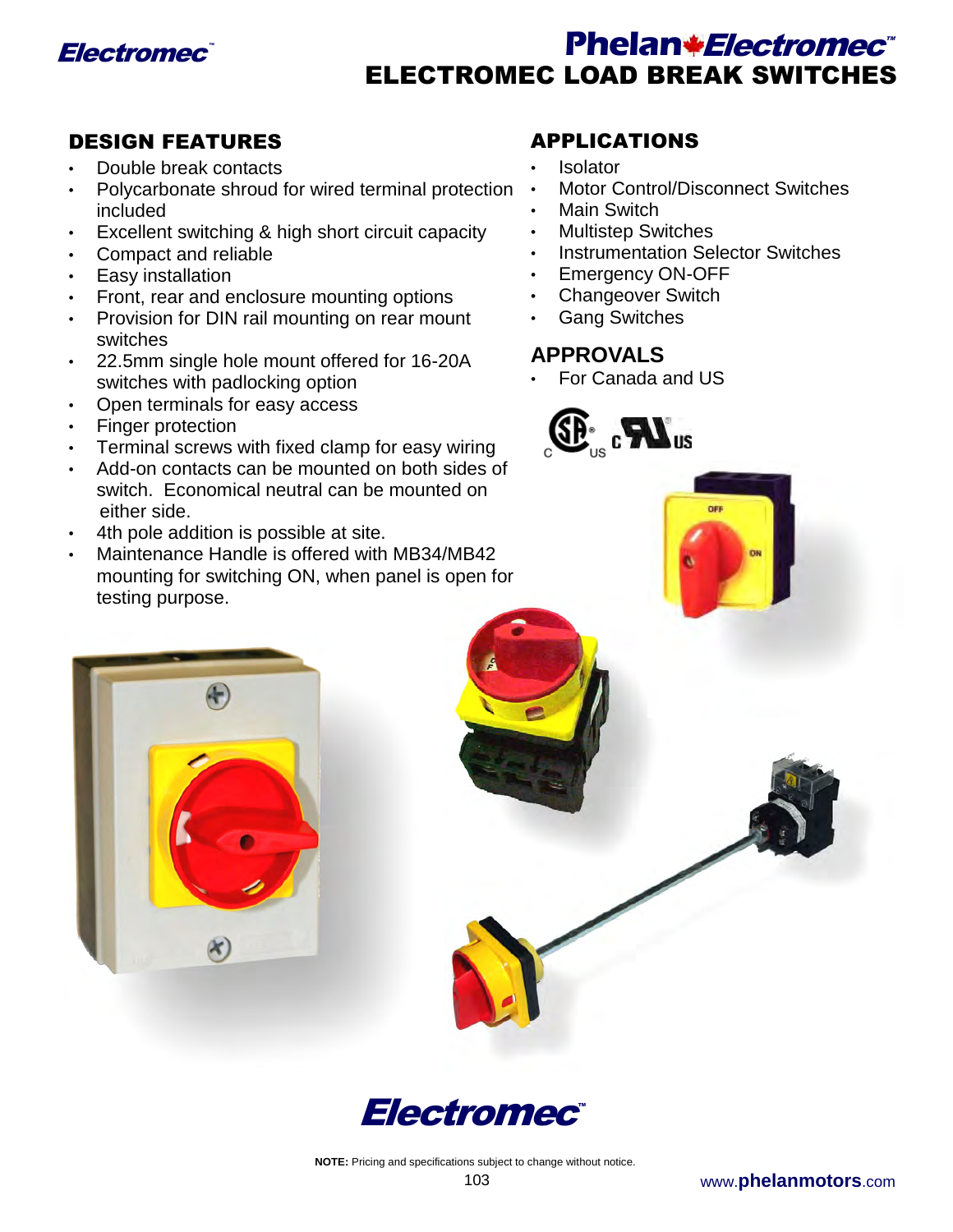# Phelan*\*Electromec*<sup>\*</sup> ELECTROMEC LOAD BREAK SWITCHES - TECHNICAL DATA

| <b>RATING</b>                                                        |                                                      | <b>MEASURE</b>       |              | <b>LB116</b>   | <b>LB120</b> | <b>LB225</b>   | <b>LB232</b> | <b>LB240</b>   | <b>LB263</b>   | <b>LB4080</b>  | LB4100         | LB4125         |
|----------------------------------------------------------------------|------------------------------------------------------|----------------------|--------------|----------------|--------------|----------------|--------------|----------------|----------------|----------------|----------------|----------------|
| <b>Rated Operational Voltage, Ue</b>                                 |                                                      |                      |              |                |              |                |              |                |                |                |                |                |
| <b>IEC/EN/VDE</b>                                                    |                                                      | Volts                | $\vee$       | 690            | 690          | 690            | 690          | 690            | 690            | 690            | 690            | 690            |
| UL/CSA                                                               |                                                      | Volts                | $\vee$       | 600            | 600          | 600            | 600          | 600            | 600            | 600            | 600            | 600            |
|                                                                      | Main Switch: Isolating Voltage Up to                 |                      |              |                |              |                |              |                |                |                |                |                |
|                                                                      | Resistance to Surge Pulse Voltage, Uimp              | Volts                | kV           | 6              | 6            | 6              | 6            | 6              | 6              | 6              | 6              | 6              |
| Rated Uninterrupted Current, lu                                      |                                                      | Amps                 | A            | 16             | 20           | 25             | 32           | 40             | 63             | 80             | 100            | 125            |
| <b>Rated Operational Current</b>                                     |                                                      |                      |              |                |              |                |              |                |                |                |                |                |
|                                                                      | AC22                                                 | Amp                  | A            | 16             | 20           | 25             | 32           | 40             | 63             | 80             | 100            | 125            |
| IEC/EN/VDE                                                           | AC-21A IEC/EN/<br><b>VDE</b>                         | Amp                  | A            | 16             | 20           | 25             | 32           | 40             | 63             | 80             | 100            | 125            |
|                                                                      | $AC-1$                                               | Amp                  | $\mathsf{A}$ | 20             | 25           | 32             | 40           | 63             | 80             | 80             | 100            | 125            |
| UL/CSA                                                               |                                                      | Amp                  | $\mathsf{A}$ | 16             | 20           | 25             | 32           | 40             | 63             | 80             | 100            | 125            |
|                                                                      | Rated Operational Power at 50Hz to 60Hz (IEC/EN/VDE) |                      |              |                |              |                |              |                |                |                |                |                |
|                                                                      | AC-23A, 3                                            | 220-240V             | kW           | 3              | 5            | 5.5            | 7.5          | 11             | 15             | 18.5           | 22             | 30             |
|                                                                      | PHASE,                                               | 380-440V             | kW           | 5.5            | 7.5          | 11             | 15           | 18.5           | 30             | 30             | 37             | 45             |
|                                                                      | 3 POLE                                               | 600-690V             | kW           | 7.5            | 11           | 11             | 15           | 22             | 30             | 37             | 45             | 55             |
| <b>IEC/EN/VDE</b>                                                    |                                                      | 220-240V             | <b>kW</b>    | $\overline{2}$ | 3            | 4              | 5.5          | 7.5            | 11             | 15             | 18.5           | 22             |
|                                                                      | AC-3, 3 PHASE,<br>3 POLE                             | 380-440V             | kW           | 3              | 5.5          | 7.5            | 11           | 18.5           | 22             | 22             | 30             | 37             |
|                                                                      |                                                      | 600-690V             | kW           | 5.5            | 7.5          | 11             | 11           | 18.5           | 22             | 30             | 37             | 45             |
|                                                                      | <b>Short Circuit Capacity (IEC/EN/VDE)</b>           |                      |              |                |              |                |              |                |                |                |                |                |
| Maximum Fuse Size (Type gL)                                          |                                                      | Amp                  | A            | 16             | 25           | 25             | 32           | 40             | 63             | 80             | 100            | 125            |
| Rated fused short circuit current                                    |                                                      | Amp                  | kA           | 5              | 5            | 30             | 30           | 30             | 30             | 30             | 30             | 30             |
| UL/CSA Power Rating: Manual Motor Controller, Suitable as Disconnect |                                                      |                      |              |                |              |                |              |                |                |                |                |                |
|                                                                      |                                                      | 120V                 | <b>HP</b>    | $\mathbf{1}$   | $\mathbf{1}$ | 3              | 3            | 5              | 7.5            | 5              | 7.5            | 7.5            |
|                                                                      |                                                      | 240V                 | HP           | 3              | 3            | 7.5            | 7.5          | 10             | 15             | 10             | 15             | 15             |
|                                                                      | 3 PHASE, 3 POLE                                      | 480V                 | <b>HP</b>    | 7.5            | 7.5          | 15             | 20           | 20             | 25             | 30             | 30             | 40             |
| <b>DOL</b>                                                           |                                                      | 600V                 | <b>HP</b>    | 10             | 10           | 20             | 25           | 30             | 30             | 40             | 40             | 50             |
|                                                                      | 1 PHASE                                              | 120V                 | HP           | 0.5            | .05          | 1.5            | 2            | 3              | 3              | 3              | 3              | 3              |
|                                                                      |                                                      | 240V                 | <b>HP</b>    | 1.5            | 1.5          | $\overline{2}$ | 3            | $\overline{4}$ | 7.5            | 7.5            | 7.5            | 10             |
|                                                                      | <b>Short Circuit Capacity (UL/CSA)</b>               |                      |              |                |              |                |              |                |                |                |                |                |
| Maximum Fuse Size                                                    |                                                      | Amp                  | $\mathsf{A}$ | 25             | 25           | 50             | 50           | 70             | 70             | 100            | 100            | 125            |
| Fuse Rating, J Type                                                  |                                                      | Amp                  | A            | 25             | 20           | 45             | 45           | 70             | 70             | 90             | 90             | 90             |
| Rated Fused Short Circuit Current                                    |                                                      | Amp                  | kA           | 10             | 10           | 10             | 10           | 10             | 10             | 10             | 10             | 10             |
| <b>Terminal Cross Section</b>                                        |                                                      |                      |              |                |              |                |              |                |                |                |                |                |
| Single/Multiple Strand Wire                                          |                                                      | $\textsf{Min-mm}^2$  |              | 1.5            | 1.5          | $\mathbf{1}$   | $\mathbf{1}$ | $\overline{4}$ | $\overline{4}$ | 6              | 6              | 6              |
|                                                                      |                                                      | $Max-mm2$            |              | $\,6\,$        | 6            | 10             | 10           | 16             | 16             | 70             | 70             | 70             |
| Fine Strand Wire with Sleeve                                         |                                                      | $Min-mm2$            |              | 0.5            | 0.5          | 0.75           | 0.75         | 2.5            | 2.5            | $\overline{4}$ | $\overline{4}$ | $\overline{4}$ |
|                                                                      |                                                      | $Max-mm2$            |              | 6              | 6            | 6              | $\,6$        | 10             | 10             | 50             | 50             | 50             |
| American Wire Gauge                                                  |                                                      | <b>AWG</b>           |              | 12             | 12           | 8              | 8            | 6              | 6              | $\mathbf{1}$   | $\mathbf{1}$   | $\mathbf{1}$   |
|                                                                      | <b>Recommended Tightening Torque</b>                 | Nm<br>$\blacksquare$ |              | 0.8            | 0.8          | 1.7            | 1.7          | 1.7            | 1.7            | 2.5            | 2.5            | 2.5            |

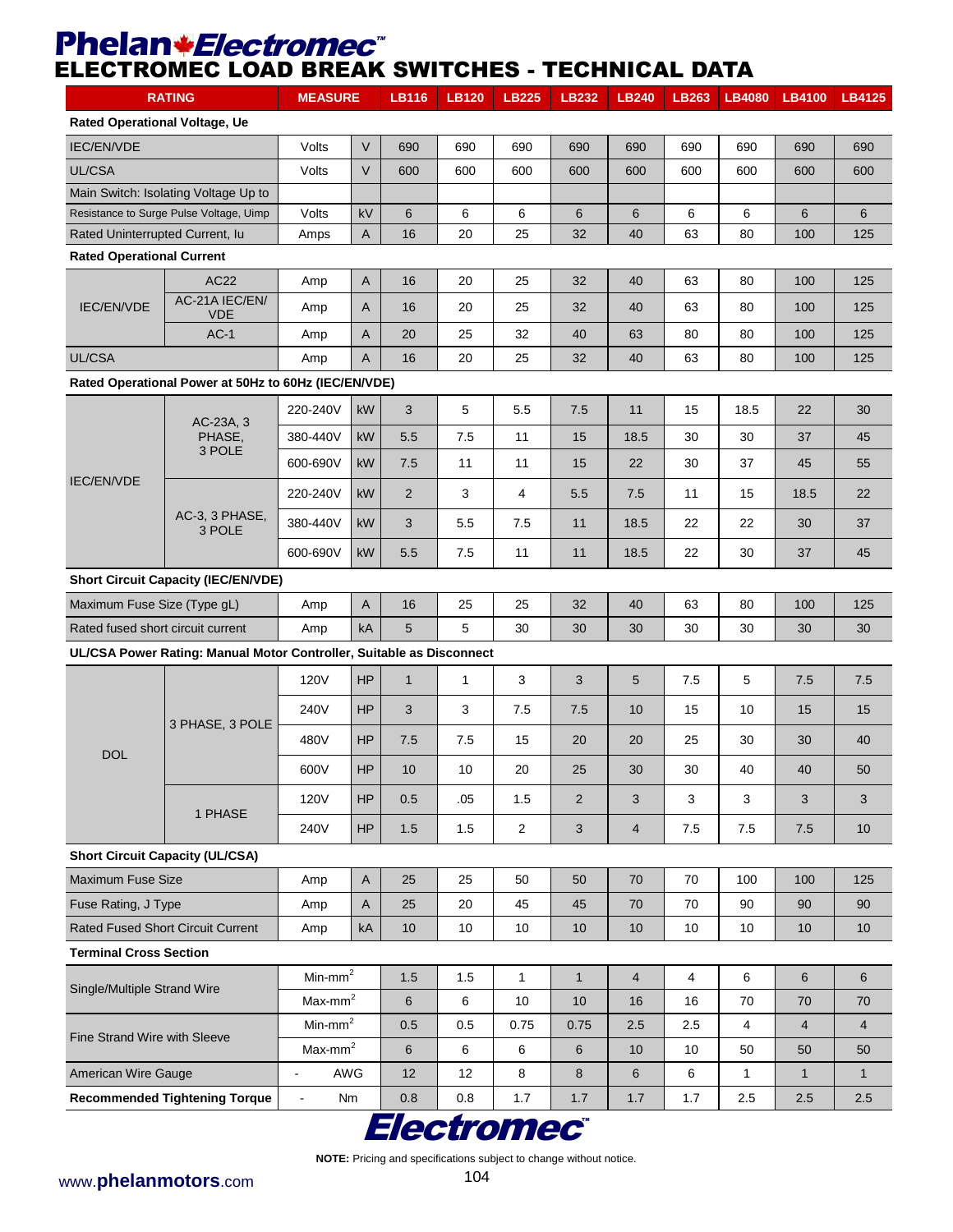

# Phelan*\*Electromec*<sup>\*</sup> ELECTROMEC LOAD BREAK SWITCHES FRONT / REAR MOUNT





## B33 FRONT MOUNT

Four hole front panel mounting IP55 Protection at front Available in 7 amp ratings: 25, 32, 40, 63, 80, 100 & 125 Round Padlocking device to prevent operation by unauthorized personnel

Fifth pole can be fitted on the side of the switch.

| <b>MODEL NO.</b>      | <b>AMPS</b> | <b>LIST</b> |
|-----------------------|-------------|-------------|
| <b>LB 225B33RDYR</b>  | 25          | \$73.00     |
| <b>LB 232B33RDYR</b>  | 32          | \$76.00     |
| <b>LB 240B33RDYR</b>  | 40          | \$87.00     |
| <b>LB 263B33RDYR</b>  | 63          | \$93.00     |
| <b>LB 4080B33RDYR</b> | 80          | \$150.00    |
| <b>LB 4100B33RDYR</b> | 100         | \$170.00    |

## MB34 BASE MOUNT

Two-hole rear mounting or snap mounting on DIN rail (35mm) and operable from the front (door) coupled with door mechanism Door interlock (door can only be opened in OFF position) Degree of protection (front): IP65 Configuration for 25 - 63 Amp models

Configuration for 80 - 125 Amp models

Available in 6 amp ratings: 25, 32, 63, 80, 100 & 125 A Has rounded padlocking device to prevent the switch from being turned ON by unauthorized personnel

Maximum 3 padlocks

Adjustable mounting by cutting the metal shaft to correct length for panel height

Specific shaft length available on request

Fifth pole can be fitted on the side of the switch.

| <b>MODEL NO.</b>    | <b>AMPS</b> | <b>LIST</b> |
|---------------------|-------------|-------------|
| LB 225MB34RDYR      | 25          | \$93.00     |
| LB 232MB34RDYR      | 32          | \$120.00    |
| <b>LB 232MB34SH</b> | 32          | \$120.00    |
| LB 240MB34RDYR      | 40          | \$130.00    |
| LB263MB34SH         | 40          | \$130.00    |
| LB 263MB34RDYR      | 63          | \$145.00    |
| <b>LB 263MB34SH</b> | 63          | \$145.00    |
| LB 4080MB34RDYR     | 80          | \$193.00    |
| LB 4100MB34RDYR     | 100         | \$240.00    |
| LB 4125MB34RDYR     | 125         | \$260.00    |

**Notes:** 

 **-** Suffix "RDYR" Switches include Round-Red/Yellow Style

Handle and LB SHAFT-2 in price

- Suffix "SH" Switches include Short-Red/Black

Handle and LB SHAFT-2 in price

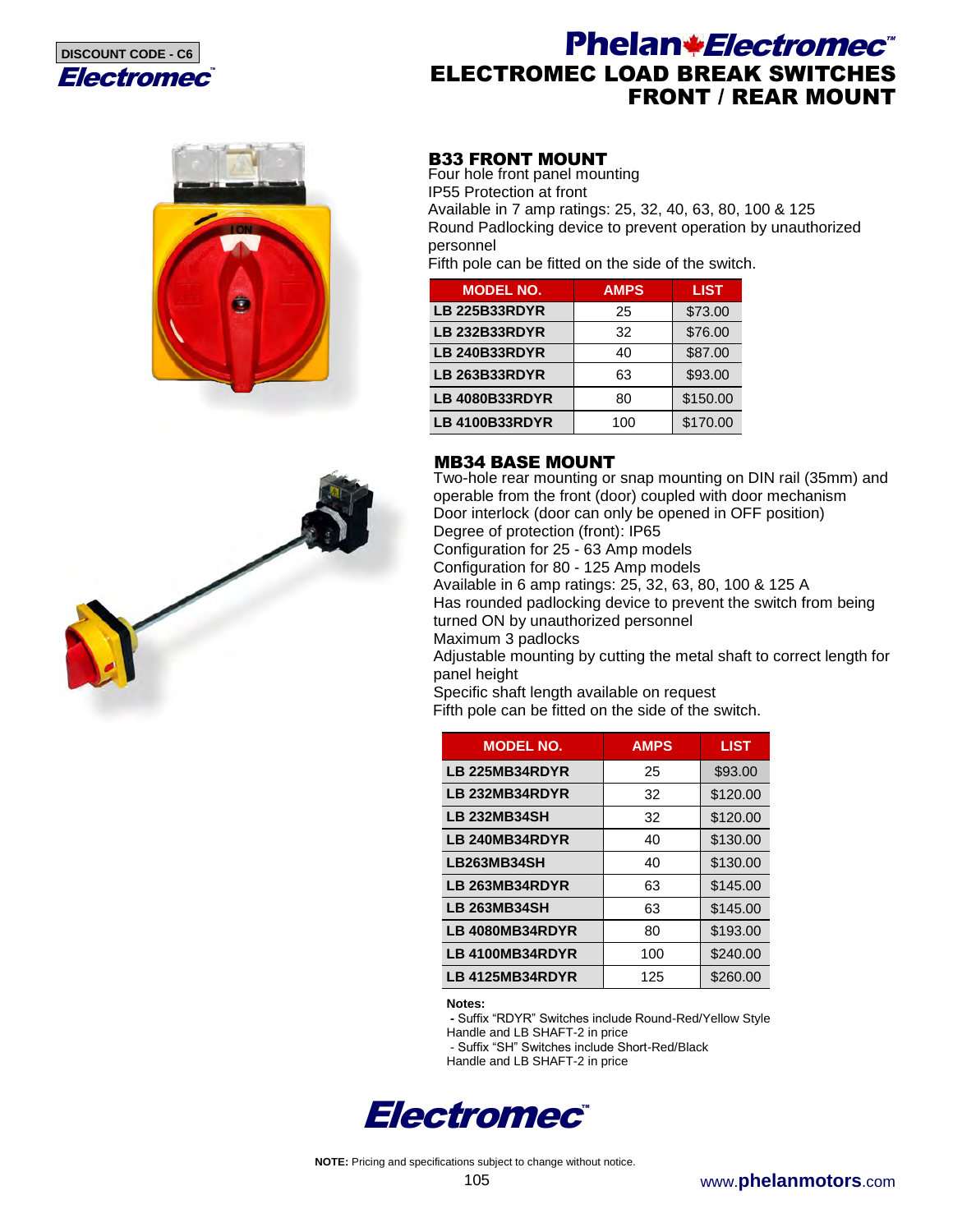# Phelan*\*Electromec*<sup>\*</sup> ELECTROMEC LOAD BREAK SWITCHES ACCESSORIES / PLASTIC ENCLOSURE MOUNTING



#### ACCESSORIES FOR BASE MOUNT SWITCH

| <b>STYLE</b>                 | <b>DESCRIPTION</b>      | <b>FITS</b>                | <b>PART NUMBER</b>                            | <b>LIST</b> |
|------------------------------|-------------------------|----------------------------|-----------------------------------------------|-------------|
| <b>RD</b>                    | ROUND KNOB - GRAY/BLACK |                            | <b>LB HANDLE RDGB</b>                         | \$21.00     |
| <b>RD</b>                    | ROUND KNOB - RED/YELLOW | <b>ALL FIVE LB</b>         | <b>LB HANDLE RDYR</b>                         | \$17.24     |
| <b>RH</b>                    | <b>ROLL HANDLE</b>      |                            | <b>LB HANDLE RH</b>                           | \$40.00     |
| <b>SH</b>                    | <b>SHORT HANDLE</b>     | <b>MODELS</b>              | <b>LB HANDLE SH</b>                           | \$42.68     |
| LH.                          | <b>LEECH HANDLE</b>     |                            | <b>LB HANDLE LH</b>                           | \$35.00     |
| <b>CG</b>                    | <b>CG PISTOL HANDLE</b> |                            | <b>LB HANDLE CG</b>                           | \$35.00     |
|                              | <b>HANDLE SHAFT</b>     | <b>RD &amp; LH HANDLES</b> | <b>LB SHAFT-2</b>                             | \$30.00     |
|                              | <b>HANDLE SHAFT</b>     | <b>RH &amp; SH HANDLES</b> | <b>LB SHAFT MB34-1</b>                        | \$30.00     |
| <b>LB-RD</b><br><b>LB-RH</b> | <b>LB-SH</b>            | LB-LH                      | LB-SHAFT-2<br><b>LB SHAFT</b><br><b>LB-CG</b> |             |

## PLASTIC ENCLOSURE MOUNTING

75

32 Amp rating Rear mounted in grey ABS plastic enclosure. Round padlocking device (max. 3 padlocks) to prevent the switch from being turned ON by unauthorized personnel Degree of protection IP65 Red/yellow handle colour KNOCKOUT - M20 2 HOLES ON EACH SIDE 60 90 150 SUITABLE FOR  $42$ M4 SCREW  $75$ 

## B31SMX Enclosed Switch

| CAT. NO.            | <b>AMPS</b> | LIST     |
|---------------------|-------------|----------|
| <b>LB 232B31SMX</b> | 32          | \$137.00 |
| <b>LB 240B31SMX</b> | 40          | \$170.00 |



## B31M Enclosed Switch

| CAT. NO.       | <b>AMPS</b> | LIST   |
|----------------|-------------|--------|
| LB 232B31MRDYR | 32          | 137.00 |
| LB 263B31MRDYR | 63          | 190.00 |

100



Available in 32 and 63 Amp ratings Rear mounted in IP65 grey ABS plastic enclosure. Padlocking device (max. 3 padlocks) prevents the switch from being turned ON by unauthorized personnel Interlock provided so lid can only be opened in OFF position Red/yellow handle colour



**NOTE:** Pricing and specifications subject to change without notice.

www.**phelanmotors**.com 106